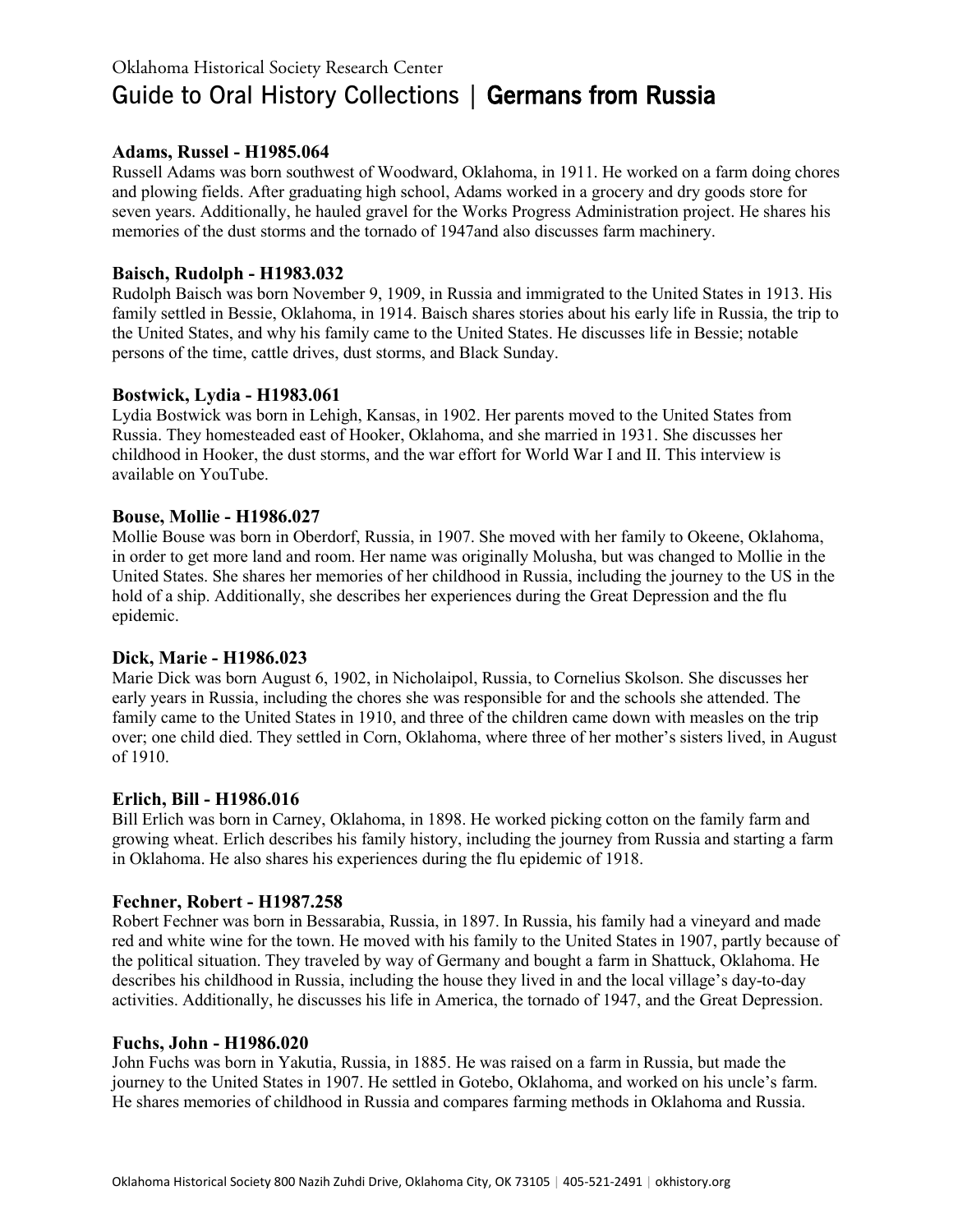# Oklahoma Historical Society Research Center Guide to Oral History Collections | Germans from Russia

## **Grauberger, Rhinehold - H1986.029**

Rhinehold Grauberger was born in Russia and traveled to the United States with his family. They entered the US at Baltimore and traveled first to Michigan, then to Colorado. He worked in the sugarbeet fields with his siblings and learned to play the trombone. He spent four years in the army, and then went on to work in the Bureau of Reclamation. He shares his experiences working in the fields and his childhood. Additionally, he discusses his time in the army and the preparations for a traditional wedding.

## **Hartman, Alma and Hofferber, George (brother and sister) - H1983.063**

Alma Hartman was born in Kansas in 1908, and George Hofferber was born in Kansas in 1906. Their parents came to the United States from Russia. The family moved to the Oklahoma Panhandle in 1916. They worked on the family ranch, herding cattle and butchering hogs. Mrs. Hartman went to work at a school in Locust Grove, where she taught all eight grades in one room. She was a flapper during the 1920s. They discuss discrimination against Germans during World War I, recipes for sausage and head cheese, and teaching in early Oklahoma.

## **Herth Lydia - H1986.036**

Lydia Herth was born in Schwab, Russia, in 1904. She moved with her family to Oklahoma in 1907. She worked on the family farm harvesting wheat and went to school in Tangier. Her sister went to the school for the deaf in Sulphur. Herth shares her memories of childhood in Russia and Oklahoma, including the schools she attended. She also relates her experiences during the Depression and the tornado of 1947.

## **Kelln, Fritz Mr. and Mrs. - H1985.020**

Fritz Kelln was born southwest of Shattuck, Oklahoma. His grandfather moved to the United States from Russia. He worked on the family farm, growing sorghum and wheat. He bought his own farm and grew sorghum, corn, and raised chickens. After Kelln stopped farming, he ran a John Deere dealership. He shares his experiences farming and gives a history of his family.

Mrs. Kelln was born in 1910. She explains the differences between washing on a washboard and in a washing machine. She also shares her recipe for soap and head cheese, as well as the process of butchering hogs.

## **Klein, Helen - H1986.026**

Helen Klein was born in Lehigh, Kansas, in 1898. Her parents came to Oklahoma from Dreisptizen, Russia. She worked with her family on their ranch, helping to build fences for the cows. She shares her memories of early Shattuck, including the flu epidemic and Black Sunday.

# **Klein, Victor - H1984.165**

Victor Klein was born near Shattuck in November 1911. His father's family left Russia in 1903 because of the treatment of the Germans by the Russians. He tells the story of his family's journey from Russia and their life in early Kansas and Oklahoma.

## **Kreiger, Mollie - H1986.022**

Mollie Krieger was born in Russia in 1894. She moved to Texas and then to Oklahoma, where she once worked on a farm. She shares her memories of working on the farm.

## **Kuhlman, Mr. and Mrs. Paul- H1986.038**

Paul Kuhlman was born in Rosenberg, Russia, in 1908. He moved with his family to Oklahoma for religious reasons as well as to escape the Russian Revolution. He worked on a farm with his family,

## **Oklahoma Historical Society**

800 Nazih Zuhdi Drive, Okahoma City, OK 73105 | 405-522-2491 | www.okhistory.org 2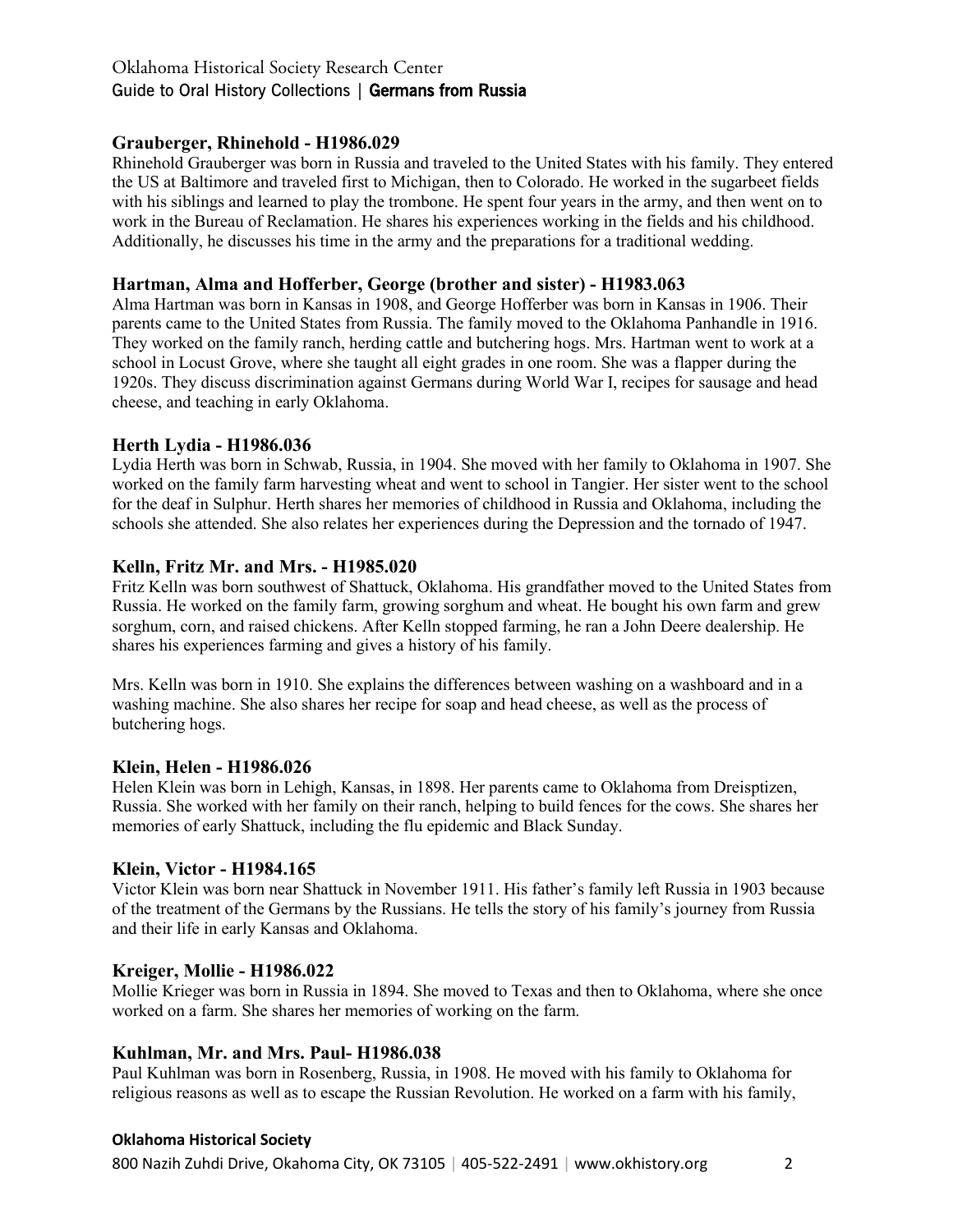feeding animals and plowing fields. He shares his memories of his childhood in Russia as well as the journey to the United States and his life once he arrived. Mrs. Kuhlman was born in Shattuck, Oklahoma, in 1911. Her family also came over from Russia.

# **Meier, Katherine - H1986.031**

Katherine Meir was born near the Volga River in Russia in 1919. She moved with her family to Minsk and went with the German Army to Bavaria. She had an uncle in the US who sponsored her and her family. They moved to Denver, Colorado, in 1952. She shares her experiences in Russia and Germany during World War I and in the aftermath of the war.

## **Miller, Frieda- H1986.083**

Freida Siebert Miller was born in Russia but is of German descent. She relates stories of her life in Russia.

## **Ruf, Karl - H1985.026**

Karl Ruf was born in Lehigh, Kansas, in 1889. His parents were born in Russia, and were of German descent. They immigrated to the United States after the Russians started drafting Germans into the army. Ruf worked on the farm in Shattuck, growing wheat and doing chores. When he started school, Ruf could not speak English. During the Depression, he worked with the Works Progress Administration and farmed during World War II. He discusses his parent's life in Russia, his work during both world wars, and the dust storms of the 1930s.

## **Schaefer, Phillip - H1984.174**

Philip Schaefer was born October 7, 1900, in Siberia. He came to Halifax, Canada, in 1913, then settled in Shattuck, Oklahoma, in 1914. Schaefer discusses farming methods in Russia, the Russian Revolution, and Armistice Day. He moved to Michigan in 1923 and married Victoria Schoenhals in 1924. Schaefer received his US citizenship in 1936 and continued to farm until 1974. Topics discussed include the Depression of the 1930s, the dust storms, World War II, and wheat harvests.

## **Schlichting, J. D. - H1984.074**

J. D. Schlichting was born in Russia in 1891, and his family left Prussia for Russia in 1848. They eventually left Russia for Canada and then came to Oklahoma. Schlichting's father filed on a claim in 1893. He describes life in a dugout and on the farm. Schlichting also discusses the First World War and the treatment of Germans in Southwest Oklahoma during the war. He gives a history of Corn, Oklahoma, including the changing of the spelling from Korn.

## **Schoenhals, Marie - H1986.025**

Marie Schoenhals was born in Russia in 1908. She moved with her family from Russia so that her brothers would not have to serve in the Russian Army. They moved to Texas, where her father bought a farm. From there, they moved to Enid, Oklahoma. She shares her experiences of her childhood in Russia, including the journey to the United States. Additionally, she describes the dust storms and the 1947 Tornado in Woodward.

## **Schoenhals, William - H1986.024**

William Schoenhals was born June 30, 1903, south of Shattuck, Oklahoma, to John Schoenhals and Eva Hefly, both Volga Germans and Russia. John Schoenhals came to Kansas approximately 1890 from Russia and later settled in Oklahoma. Schoenhals discusses chores on the farm, wheat harvests, and his school years. Marie Huber and John Schoenhals were married in 1928.

# **Oklahoma Historical Society**